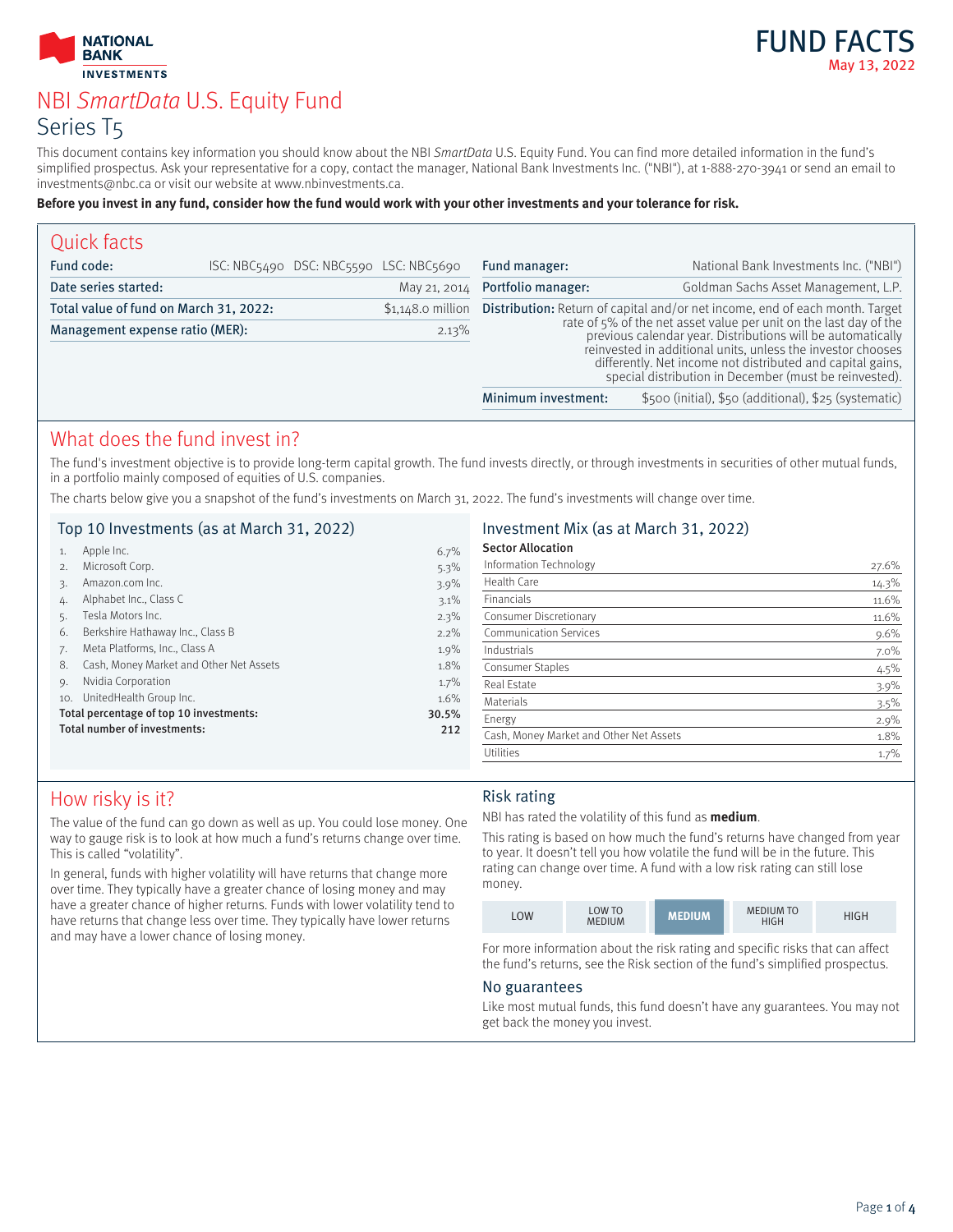

## How has the fund performed?

This section tells you how Series T5 units of the fund have performed over the past 7 years. Returns are after expenses have been deducted. These expenses reduce the fund's returns.

#### Year-by-year returns

This chart shows how Series T5 units of the fund performed in each of the past 7 years. The fund dropped in value in 1 of the 7 years. The range of returns and change from year to year can help you assess how risky the fund has been in the past. It does not tell you how the fund will perform in the future.



### Best and worst 3-month returns

This table shows the best and worst returns for Series T5 units of the fund in a 3-month period over the past 7 years. The best and worst 3-month returns could be higher or lower in the future. Consider how much of a loss you could afford to take in a short period of time.

|                    | <b>Return</b> | 3 months ending | If you invested \$1,000 at the beginning of the period |
|--------------------|---------------|-----------------|--------------------------------------------------------|
| <b>Best Return</b> | 16.8%         | June 30, 2020   | Your investment would rise to \$1,168.                 |
| Morst return       | $-12.9%$      | March 31, 2020  | Your investment would drop to \$871.                   |

#### Average return

The annual compounded return of Series T5 units of the fund was 10.81% since its inception. If you had invested \$1,000 in this series since inception, your investment would now be worth \$2,241.

| Who is this fund for?<br>Investors who:<br>• are looking to invest for the long term (at least five years);<br>• are looking to diversify their investments through exposure to the U.S.<br>market. | A word about tax<br>In general, you'll have to pay income tax on any money you make on a<br>fund. How much you pay depends on the tax laws where you live and<br>whether or not you hold the fund in a registered plan, such as a Registered<br>Retirement Savings Plan (RRSP) or a Tax-Free Savings Account (TFSA).<br>Keep in mind that if you hold your fund in a non-registered account, fund<br>distributions are included in your taxable income, whether you get them in<br>cash or have them reinvested. |
|-----------------------------------------------------------------------------------------------------------------------------------------------------------------------------------------------------|------------------------------------------------------------------------------------------------------------------------------------------------------------------------------------------------------------------------------------------------------------------------------------------------------------------------------------------------------------------------------------------------------------------------------------------------------------------------------------------------------------------|
|-----------------------------------------------------------------------------------------------------------------------------------------------------------------------------------------------------|------------------------------------------------------------------------------------------------------------------------------------------------------------------------------------------------------------------------------------------------------------------------------------------------------------------------------------------------------------------------------------------------------------------------------------------------------------------------------------------------------------------|

### How much does it cost?

The following tables show the fees and expenses you could pay to buy, own and sell Series T5 units of the fund. The fees and expenses – including any commissions – can vary among series of the fund and among funds. Higher commissions can influence representatives to recommend one investment over another. Ask about other funds and investments that may be suitable for you at a lower cost.

#### 1. Sales Charges

Only the initial sales charge option is now offered. The purchase options with deferred sales charge or low load sales charge are no longer offered except in case of switches described in the simplified prospectus. For current unitholders, the deferred charges remain payable upon redemption in accordance with the terms and conditions set out at the time of the purchase.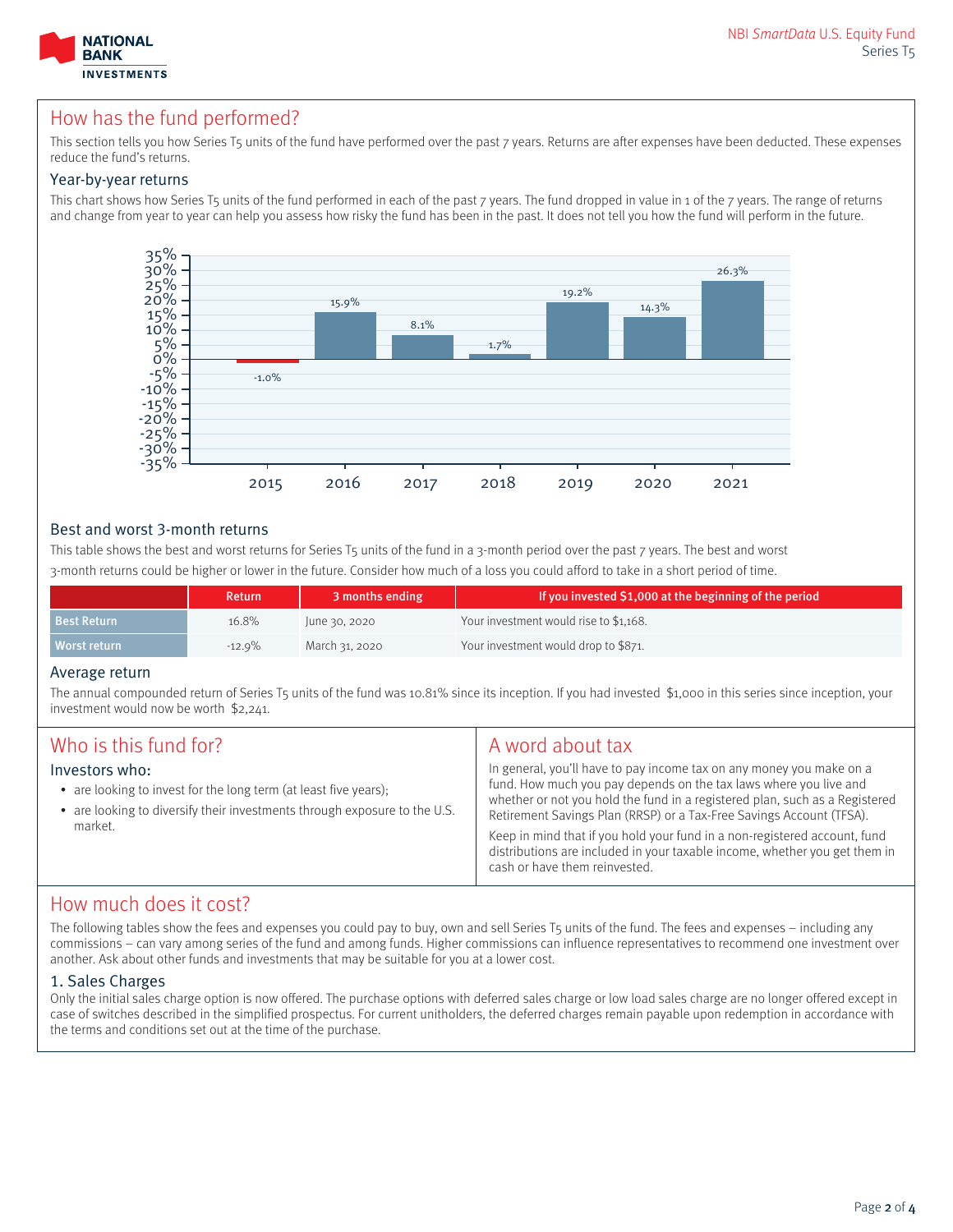

# How much does it cost? (cont'd)

| Sales charge                    | What you pay                   |                                          | <b>How it works</b>                                                                                                                                                                                                                                                                                                                        |  |  |  |
|---------------------------------|--------------------------------|------------------------------------------|--------------------------------------------------------------------------------------------------------------------------------------------------------------------------------------------------------------------------------------------------------------------------------------------------------------------------------------------|--|--|--|
| option                          | In percent (%)                 | In dollars (\$)                          |                                                                                                                                                                                                                                                                                                                                            |  |  |  |
| <b>Initial sales</b><br>charge  | o% to 5% of the amount you buy | \$0 to \$50 on every<br>\$1,000 you buy  | • You negotiate the fees with your representative.<br>• We deduct the fees from the amount you are investing and pay it to your<br>representative's firm.                                                                                                                                                                                  |  |  |  |
|                                 | If you sell within:            | Upon redemption                          | • We pay your representative's firm a commission equal to 5% of the amount you<br>invest.<br>• You do not pay any fee unless you redeem your units within six years of their                                                                                                                                                               |  |  |  |
|                                 | 6.0%<br>1 year of buying       | \$o to \$6o on every<br>\$1,000 of units |                                                                                                                                                                                                                                                                                                                                            |  |  |  |
|                                 | 2 years of buying<br>5.5%      | purchased                                | purchase.                                                                                                                                                                                                                                                                                                                                  |  |  |  |
|                                 | 3 years of buying<br>5.0%      |                                          | • The redemption fees are only charged if you request the redemption of more than<br>10% of the units you hold within the same calendar year. You cannot carry forward<br>any unused free redemption units to the next year.<br>• The redemption fees are based on the initial cost of your units and the amount of<br>time you hold them. |  |  |  |
| <b>Deferred sales</b><br>charge | 4 years of buying<br>4.5%      |                                          |                                                                                                                                                                                                                                                                                                                                            |  |  |  |
|                                 | 5 years of buying<br>$3.0\%$   |                                          |                                                                                                                                                                                                                                                                                                                                            |  |  |  |
|                                 | 6 years of buying<br>1.5%      |                                          | • The redemption fees are at a fixed rate. They are deducted from the value of the<br>units sold and goes to NBI.                                                                                                                                                                                                                          |  |  |  |
|                                 | After 6 years<br>$O\%$         |                                          | • There are no redemption fees when you switch units for units of another NBI Fund                                                                                                                                                                                                                                                         |  |  |  |
|                                 |                                |                                          | bought under the deferred sales charge option. The deferred sales charge schedule<br>will be based on the date that the original units were purchased.                                                                                                                                                                                     |  |  |  |
|                                 | If you sell within:            | Upon redemption                          | • We pay your representative's firm a commission equal to 2.5% of the amount you                                                                                                                                                                                                                                                           |  |  |  |
|                                 | 1 year of buying<br>3.0%       | \$o to \$30 on every<br>\$1,000 of units | invest.<br>• You do not pay any fee unless you redeem your units within three years of their                                                                                                                                                                                                                                               |  |  |  |
|                                 | 2 years of buying<br>2.5%      | purchased                                | purchase.<br>• The redemption fees are based on the initial cost of your units and the amount of<br>time you hold them.                                                                                                                                                                                                                    |  |  |  |
| Low sales<br>charge             | 3 years of buying<br>2.0%      |                                          |                                                                                                                                                                                                                                                                                                                                            |  |  |  |
|                                 | $O\%$<br>After 3 years         |                                          | • The redemption fees are at a fixed rate. They are deducted from the value of the<br>units sold and goes to NBI.<br>• There are no redemption fees when you switch units for units of another NBI Fund<br>bought under the low sales charge option. The low sales charge schedule will be                                                 |  |  |  |
|                                 |                                |                                          | based on the date that the original units were purchased.                                                                                                                                                                                                                                                                                  |  |  |  |

### 2. Fund expenses

You don't pay these expenses directly. They affect you because they reduce the fund's returns. As of December 31, 2021, the fund's expenses were 2.14% of its value. This equals \$21.40 for every \$1,000 invested.

|                                                                                                                                                                                                                                                                                             | Annual rate (as a % of the fund's value) |
|---------------------------------------------------------------------------------------------------------------------------------------------------------------------------------------------------------------------------------------------------------------------------------------------|------------------------------------------|
| Management expense ratio (MER)<br>This is the total of the fund's management fee (including the trailing commission) and operating expenses (including<br>fixed rate administration fee). NBI waived some of the fund's expenses. If it had not done so, the MER would have been<br>higher. | 2.13%                                    |
| Trading expense ratio (TER)<br>These are the fund's trading costs.                                                                                                                                                                                                                          | $0.01\%$                                 |
| <b>Fund Expenses</b>                                                                                                                                                                                                                                                                        | 2.14%                                    |